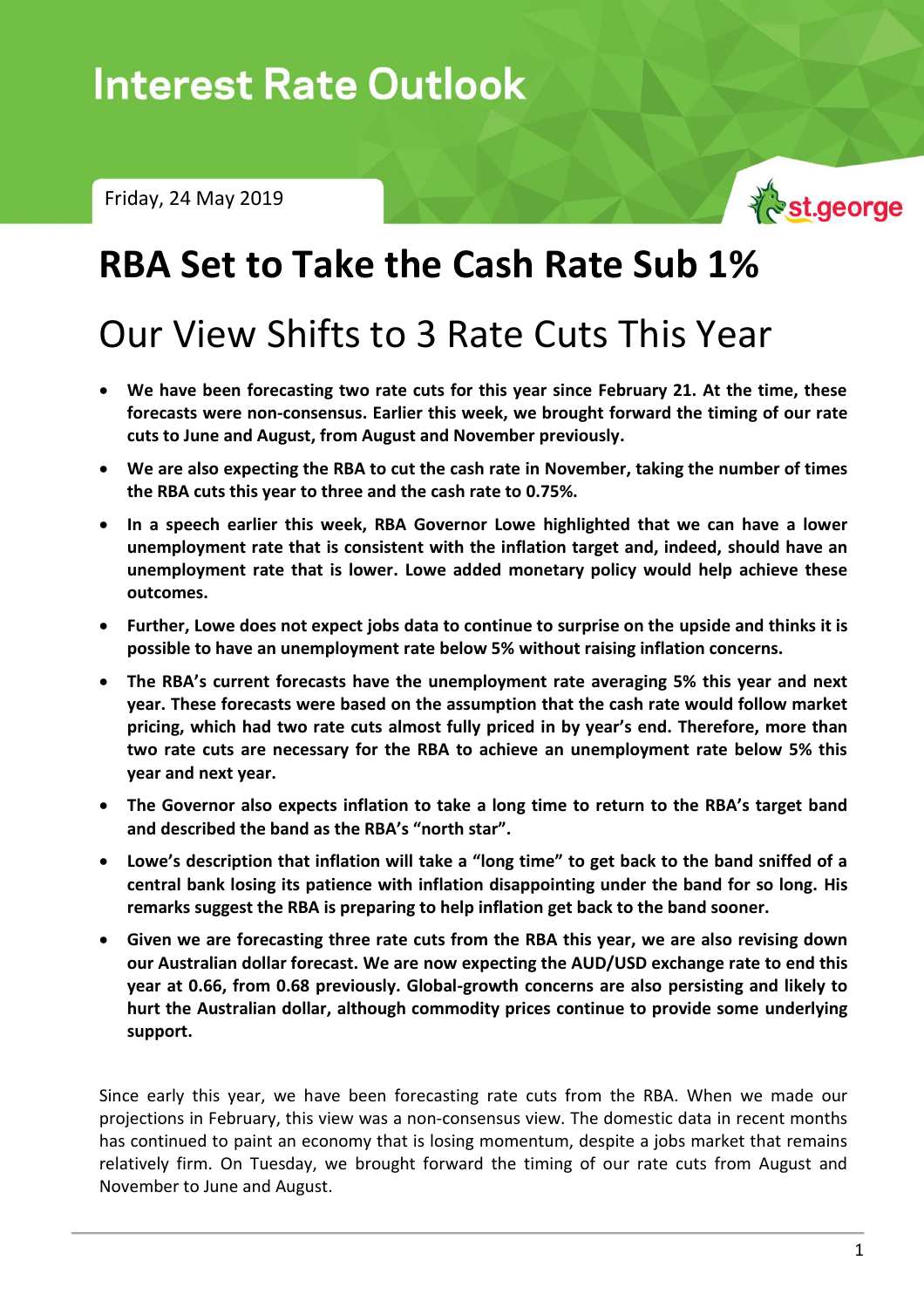June is almost certainly a done deal with the preconditions for a rate cut, as set out by the RBA in the minutes of its April board meeting, being met with the tick up in the unemployment rate last week.

To recap, these preconditons outlined that a move higher in the unemployment rate and a move lower in the inflation rate would warrant an easing in monetary policy. In late April, the inflation rate moved down and last week the unemployment rate moved higher. Amid that backdrop, wages growth stalled in Q1 for the third straight quarter.

The Reserve Bank Governor Philip Lowe delivered a speech on Tuesday titled "the economic outlook and monetary policy". This speech gave important clues about the outlook for the cash rate and the RBA's thoughts on the outlook for the labour market and inflation.

For some time, Australian economic growth had slowed while jobs growth had remained firm. The rhetoric for much of this year suggested the RBA viewed this as a conundrum that needed to be solved, despite employment typically lagging economic activity. However, Lowe this week said that he is not expecting the labour market to continue to surprise on the upside. While Lowe wouldn't rule out an improvement in the unemployment rate as a possibility, he said "the recent flow of data makes it less likely". These remarks suggest the RBA believes the slowing in GDP growth is giving the better signal to the outlook for the economy and more needs to be done in lowering the unemployment rate.

Lowe further said that "the Australian economy can support an unemployment rate below 5% without raising inflation concerns". In Tuesday's question-and-answers session, Lowe highlighted that monetary policy can help the unemployment move lower and we should want it go lower. Lowe also said the RBA has been gradually reassessing this year what unemployment rate is compatible with the [2-3% per annum] inflation target and that it seems more likely to be lower than 5%. Lowe explained that the "evidence keeps accumulating" that we can sustain a lower unemployment rate of under 5%. Clearly, the unemployment rate is in the limelight.



The RBA's current forecasts have the unemployment rate averaging 5% this year and next year, before falling to 4¾% in 2021. These forecasts were based on the assumption that the cash rate would follow market pricing, which had two rate cuts almost fully priced in by year's end. Therefore, more than two rate cuts are necessary for the RBA to achieve an unemployment rate below 5% this year and next year.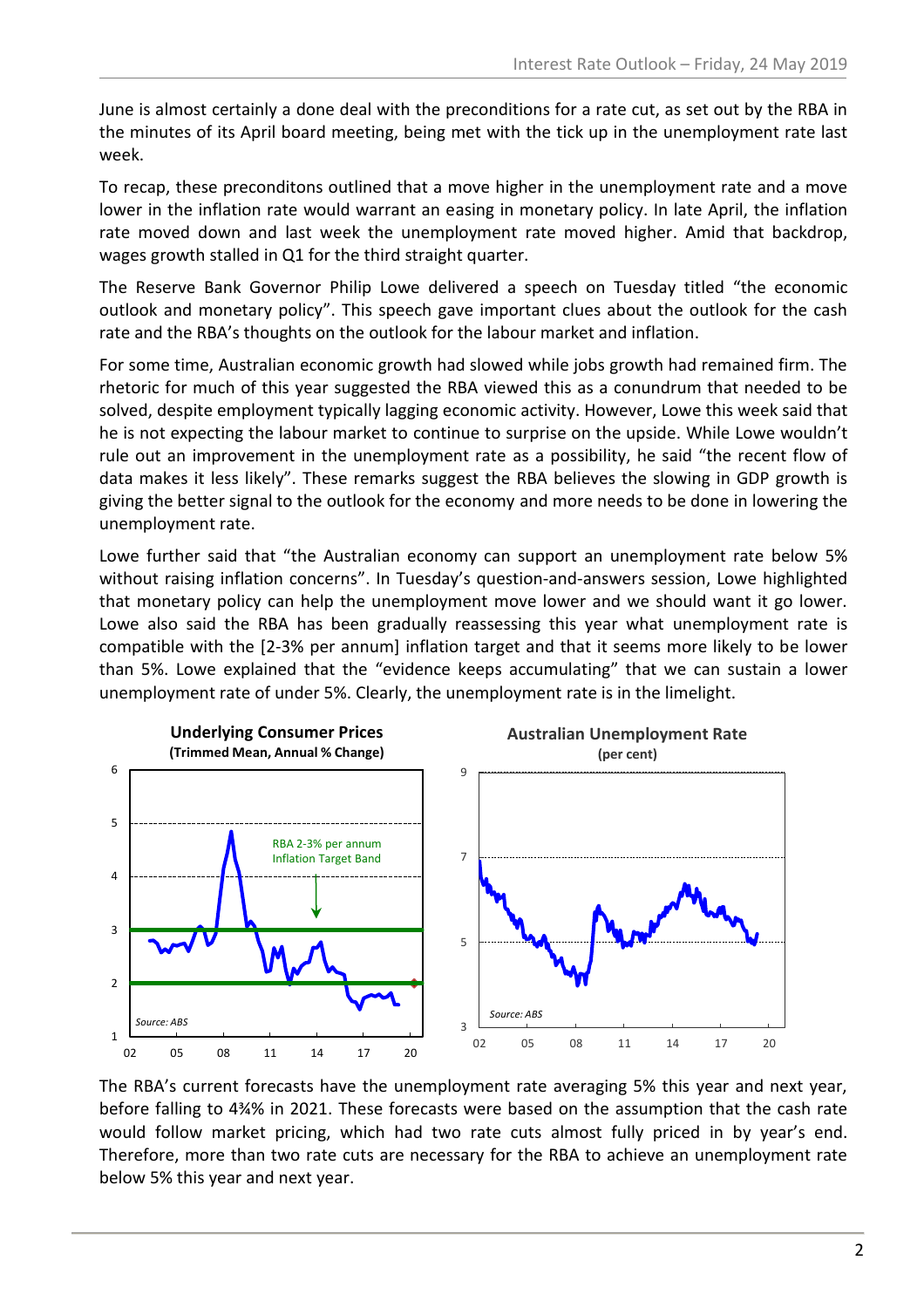Lowe's strong language around monetary policy helping push the unemployment rate lower amid subdued wages growth suggests to us that the RBA will need to take the cash rate sub 1% this year.

Lowe confirmed the inflation target band remains important, describing it as the central bank's "north star". With underlying inflation registering under the target band for more than three years and not projected to reach the band until the June quarter of 2020, more rate action is required from the RBA.

Lowe's description that inflation will take a "long time" to get back to the band sniffed of a central bank losing its patience with inflation disappointing under the band for so long. Lowe said on Tuesday a lower cash rate would support employment growth and bring forward the time when inflation is consistent with the target".

The weight of evidence means we are taking the number of 25 basis-point rate cuts to three this year. These three rate cuts take the cash rate to 0.75% by November this year.

It is possible the RBA might need to take the cash rate to 0.50% in this easing cycle, but we are also wary of becoming too pessimistic at this point in time. Economic growth remains supported by public infrastructure spending, net exports and population growth, but consumer spending growth remains subdued. The downturn in housing is hurting consumption. High household debt and weak wages growth are also challenges for the consumer. But election uncertainty has now passed, stimulus from the government is possible and forthcoming RBA rate cuts should lead to some improvement in the domestic economy.

Moreover, there is some evidence gathering that we might be nearing a bottom in the Sydney and Melbourne housing downturn, although prices might dwell around the bottom for some time. The improvement in auction rates in these cities and a reduction in the monthly price declines give us some encouragement around this view.

Our insertion of an extra rate cut this year means we also expect the Australian dollar to finish the year at a weaker rate. Global-growth concerns are also persisting with US-China trade tensions deteriorating. Iron ore prices are holding up, supported by supply constraints, but the weight of rate cuts at home and more fragile global growth suggests the AUD will move lower. We are revising down our end-year forecast from US 68 cents to US 66 cents.

> **Besa Deda, Chief Economist** Ph: 02-8254-3251